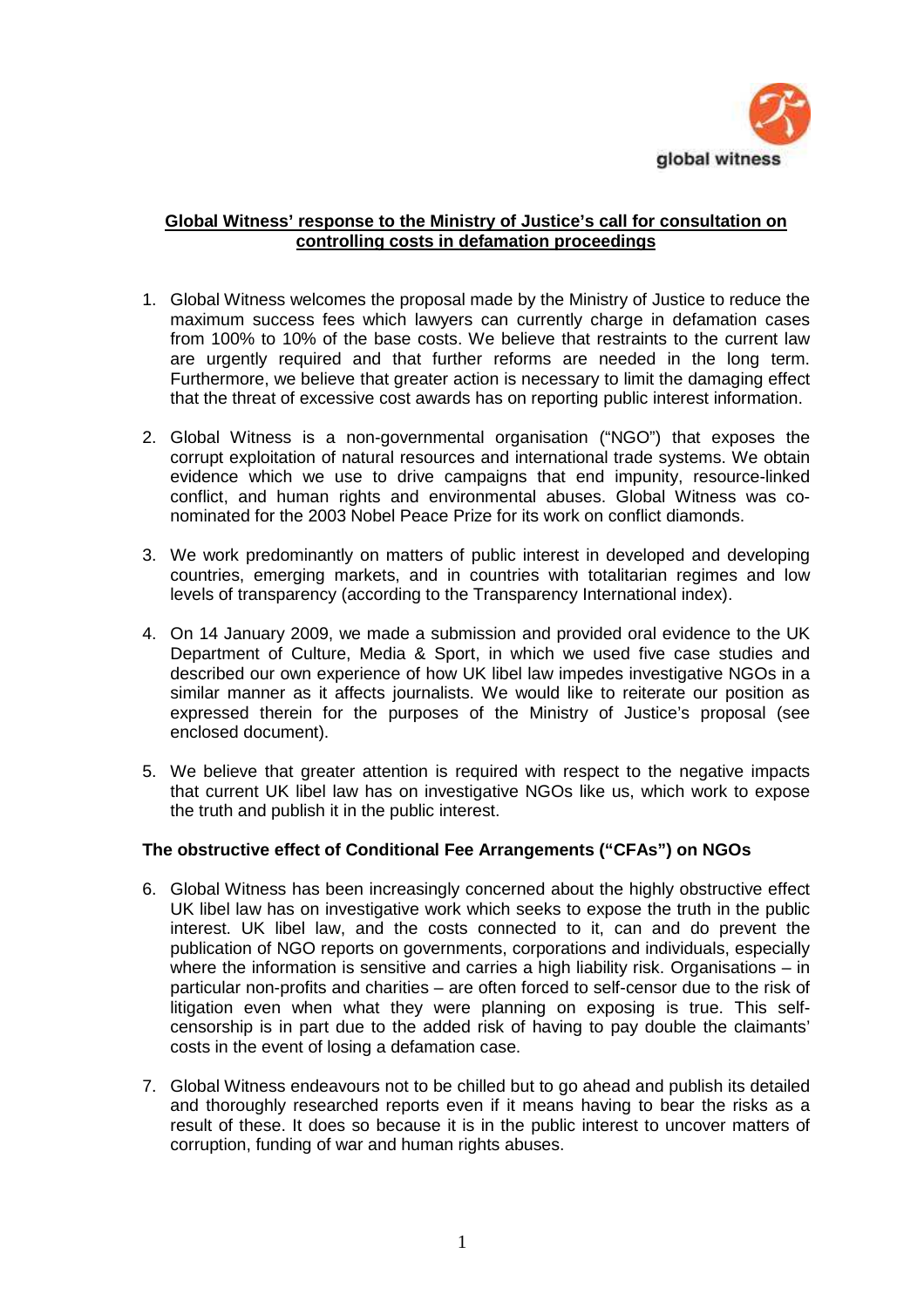- 8. Global Witness often carries out investigations in countries where the local population is not granted the freedom of expression, and cannot freely publish their knowledge on corruption, state looting, and the illicit exploitation of natural resources. In order to serve the public interest Global Witness aims to make such information widely available. Our activities often trigger hostile libel actions from rich business people and politicians, who have the means to start unfounded libel actions which potentially have the power to paralyse us by abusing our financial disadvantage.
- 9. We welcome the changes that the Government has already introduced in order to control the costs of defamation proceedings. However, we feel strongly that these changes have not gone far enough and for this reason we support the Ministry of Justice in its efforts to reduce the upper limit of the success fee. We are convinced that the current rules shift the focus of defamation actions from the correction of erroneous information to the pursuit of significant financial gain.
- 10. We support the position of the Ministry of Justice that the claimants' access to justice in defamation cases does not need to be guaranteed in such an excessive way. Even though Global Witness has never been successfully sued, this is definitely not due to the lack of possibility for the claimant under UK libel law. Individuals and companies have repeatedly threatened to file legal actions against us. They have been unsuccessful because we refuse to be cowed and employ a meticulous system of internal procedures that ensures the information we publish is accurate and in the public interest.
- 11. Global Witness agrees with the reasons given by the Ministry of Justice for the decrease of success fees, specifically in paragraphs 18 and 19 of the proposal. We are concerned about the way in which wealthy clients and their lawyers can afford to be speculative under the current rules. For example, according to Sir Rupert Jackson's report, a claimant's chances of winning a libel case are significantly higher than 50%; this being the case, lawyers face less risk of losing and may pursue cases without sufficient evidence of harm. Organisations such as Global Witness do not have the financial means to be able to defend against such frivolous and vexatious claims. Even if the case never makes it to court, the financial and resources costs involved are daunting and act as a deterrent to publishing information based on the public interest.
- 12. We believe that the upper limit of the success fees should be set so that lawyers are not encouraged to take up frivolous and vexatious claims. We call for measures to be taken against the use of disproportionate success fees which currently provide lawyers with a 'slush fund' (extra cash) which can be used to pursue non-credible cases in the future.
- 13. In addition, Global Witness believes that the control of costs in defamation proceedings could be improved further. We therefore propose the following points for the Ministry of Justice to consider:

#### **Justification of lawyers' costs**

14. Global Witness is concerned that the mere limitation of success fee percentages will not reach the aim set out by the Ministry of Justice, which is to achieve proportionate and reasonable costs in defamation proceedings. In our experience there are occasions when the base costs of lawyers are themselves disproportionate and unreasonable. We propose a system of closer scrutiny as to what can be claimed as legal costs (and what can be subsequently multiplied as a success fee).